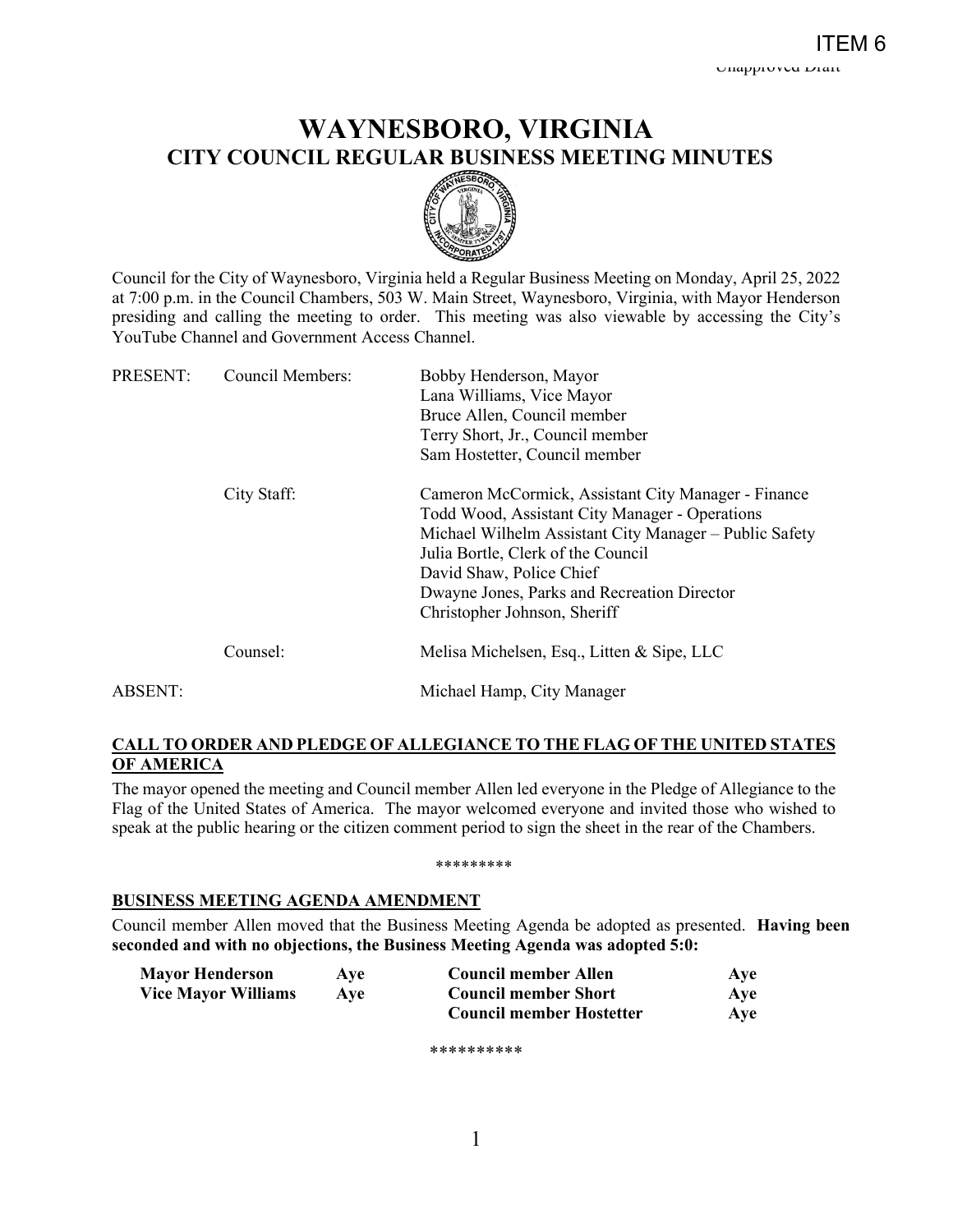# **MATTERS FROM THE MAYOR**

The mayor attended the 2022 Public Service Awards Ceremony sponsored by James Madison University Administrative Program where the Parks and Recreation Director, Mr. Dwayne Jones, was awarded the Public Service Person of the Year. The Council and staff congratulated Mr. Jones on his achievement.

#### \*\*\*\*\*\*\*\*\*\*

# **COUNCIL MEMBERS**

Council member Hostetter provided the COVID-19 update. He acknowledged the Parks and Recreation Department Director for being awarded Public Service Person of the Year. Also, he encouraged folks to participate along with him at the upcoming Park-to-Park half marathon.

#### \*\*\*\*\*\*\*\*\*\*

# **CONSENT AGENDA**

Vice Mayor Williams moved to adopt the Consent Agenda as presented. **Having been seconded and with no objections, the Consent Agenda was adopted 5:0:**

| <b>Mayor Henderson</b>     | Ave | <b>Council member Allen</b>     | Aye |
|----------------------------|-----|---------------------------------|-----|
| <b>Vice Mayor Williams</b> | Ave | <b>Council member Short</b>     | Ave |
|                            |     | <b>Council member Hostetter</b> | Aye |

- a. Consider adopting the minutes from the April 5, 2022 Budget Work Session and the April 11, 2022 Regular Business Meeting.
- b. Second consideration/adoption of an ordinances appropriating \$673,905 of School Board Fund Balance to the School Operating Fund. **(2022-21)**

#### \*\*\*\*\*\*\*\*\*\*

# **RESOLUTION - REFUNDING OF SERIES 2010 GENERAL OBLIGATION PUBLIC IMPROVEMENT BONDS AND THE ISSUANCE OF TAX-EXEMPT AND BANK QUALIFIED GENERAL OBLIGATION BONDS IN AN ESTIMATED MAXIMUM PRINCIPAL AMOUNT OF \$1,565,000**

The Assistant City Manager-Finance reviewed the purpose of the resolution for Council's consideration was to refinance bonds for 2010 General Fund Sewer Fund and Stormwater Fund debt. Council member Hostetter moved to adopt the resolution authorizing the issuance and sale of its General obligation Refunding Bond, Series 2022, in an aggregate principal amount not to exceed \$1,565,000, and the execution and delivery of certain documents prepared in connection therein. **Having been seconded and with no objections, the resolution was adopted on a roll-call vote 5:0:**

| <b>Mayor Henderson</b>     | Ave | <b>Council member Allen</b>     | Ave |
|----------------------------|-----|---------------------------------|-----|
| <b>Vice Mayor Williams</b> | Ave | <b>Council member Short</b>     | Ave |
|                            |     | <b>Council member Hostetter</b> | Aye |

#### **RESOLUTION (R22-10)**

**OF THE CITY COUNCIL OF THE CITY OF WAYNESBORO, VIRGINIA AUTHORIZING THE ISSUANCE AND SALE OF ITS GENERAL OBLIGATION REFUNDING BOND, SERIES 2022, IN AN AGGREGATE PRINCIPAL AMOUNT NOT TO EXCEED \$1,565,000, AND THE EXECUTION AND DELIVERY OF CERTAIN DOCUMENTS PREPARED IN CONNECTION THEREWITH (R22-10)**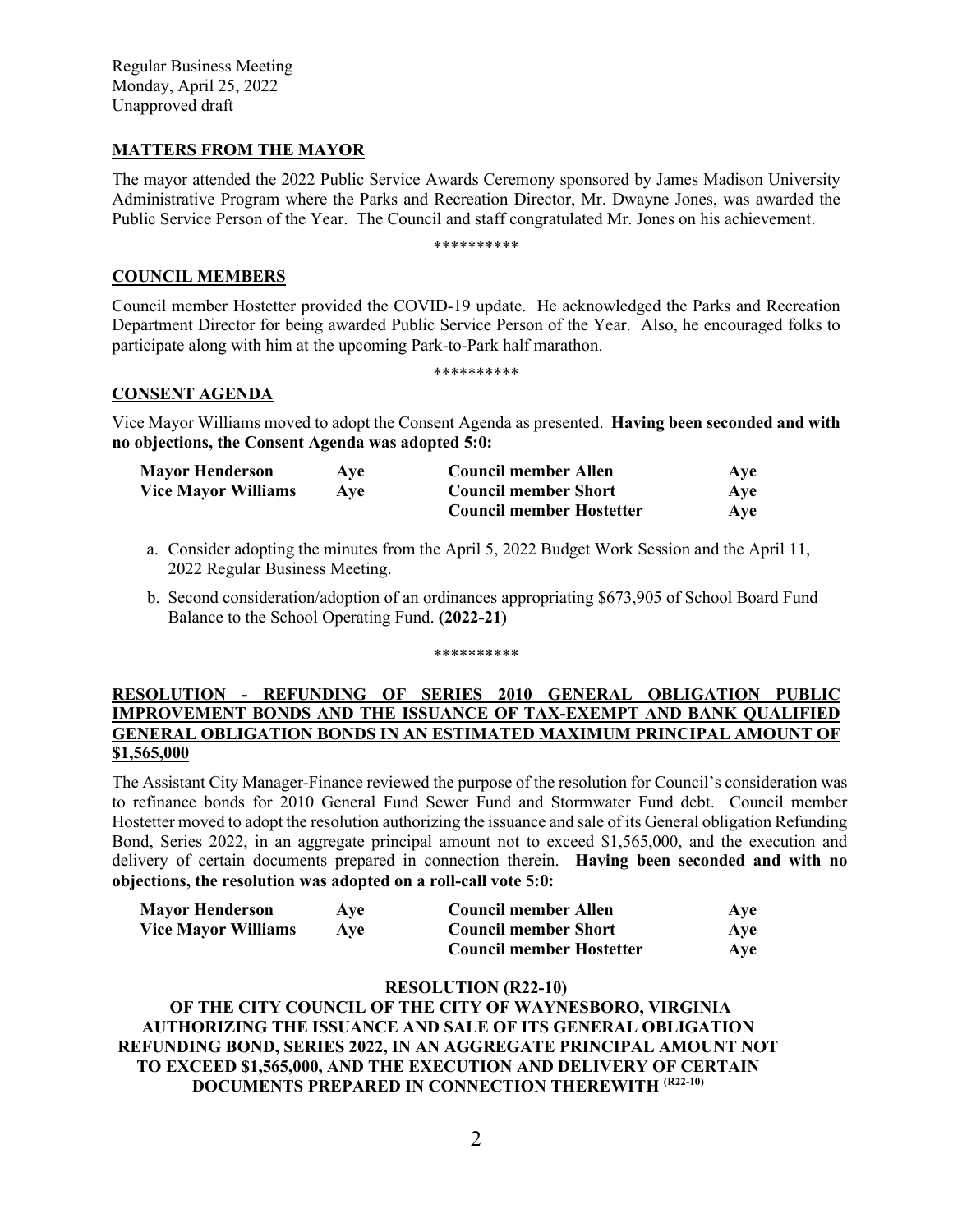**WHEREAS,** the City of Waynesboro, Virginia (the "City"), has determined that it is advisable and in the interest of the City to refinance the outstanding portion of its \$1,370,000 General Obligation Bond, Series 2010A, and its \$1,925,000 General Obligation Bond, Series 2010B, together with related administrative and financing costs of the refinancing ("the Project"); and

**WHEREAS**, the City intends to finance the Project through the issuance of its general obligation bond under such terms, limitations and conditions as set forth in this Resolution; and

**WHEREAS**, the Council has previously received a proposal from VML/VACo Finance to solicit proposals from banking institutions and received a proposal from Blue Ridge Bank (the "Lender"), to loan funds to the City to purchase the Bond (as defined below); and

**WHEREAS**, after such solicitation, staff recommends the proposal from the Lender for the loan and the sale of the City's general obligation bond to the Lender in accordance with the terms of a Bond Purchase and Loan Agreement between the Lender and the City (the "Agreement"), the form of which has been presented to this meeting;

# **BE IT RESOLVED BY THE COUNCIL OF THE CITY OF WAYNESBORO, VIRGINIA:**

**1. Issuance of Bond and Use of Proceeds.** Pursuant to the Constitution of the Commonwealth of Virginia and the Public Finance Act of 1991, as amended (the "Public Finance Act"), Title 15.2, Chapter 26 of the Code of Virginia of 1950, as amended (the "Virginia Code") and without regard to any requirements or restrictions contained in any charter or special act of the City, the Council hereby authorizes the issuance and sale of a general obligation bond of the City in an aggregate principal amount set forth below, together with such other monies of the City designated thereby, to provide funds to finance the Project.

**2. Authorization of Bond Purchase and Loan Agreement.** The form of the Bond Purchase and Loan Agreement submitted to this meeting is hereby approved. The Mayor and the City Manager, either of whom may act (each an "Authorized Signatory"), are authorized to execute the Agreement in substantially such form, with such completions, omissions, insertions and changes not inconsistent with this Resolution as may be approved by such official, whose approval shall be evidenced conclusively by the execution and delivery thereof. The issuance and sale of the bond to the Lender shall be upon the terms and conditions of the Agreement. The proceeds of such bond shall be applied in the manner set forth in the Agreement. All capitalized terms used but not otherwise defined herein shall have the same meaning as set forth in the Agreement.

**3. Bond Details.** The bond shall be issued as a single, fully registered bond, shall be designated "General Obligation Refunding Bond, Series 2022" (the "Bond"), shall be numbered R-1, and shall be in substantially the form of Exhibit A to this Resolution as hereby approved, with such completions, omissions, insertions and changes not inconsistent with this Resolution as may be approved by the officers signing such Bond. The Council authorizes the issuance and sale of the Bond on such terms as shall be satisfactory to the Authorized Signatory; provided however, that the Bond (a) shall be in a principal amount not to exceed \$1,565,000; (b) shall mature no later than February 1, 2031; (c) shall bear interest on the outstanding principal balance thereof at a rate of interest approved by the Authorized Signatory, with such rate to not exceed 2.35% (provided that default interest may be payable at a rate in excess thereof as provided in the Agreement and the rate may adjust as provided in the Bond and the Agreement); and (d) shall accrue certain other ongoing costs and expenses upon the terms and conditions described in the Agreement. As set forth in the Agreement, the City agrees to pay any applicable late payment or similar costs and expenses described therein. Subject to the preceding terms, the Council further authorizes the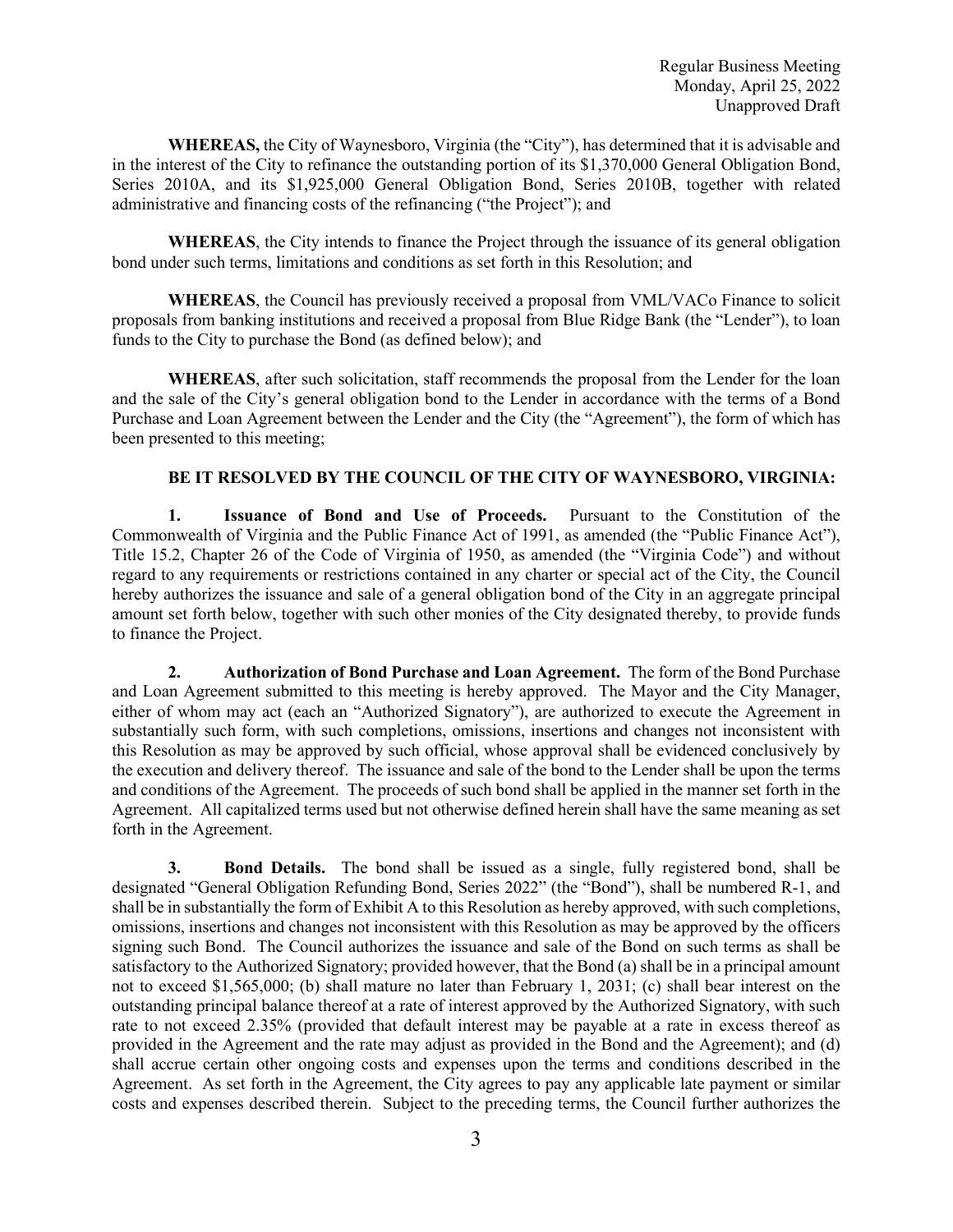Authorized Signatory to determine the final terms, purchase price, initial interest rate, interest rate adjustment provisions, maturity date, and amortization schedule of the Bond. No further action shall be necessary on the part of the City so long as such provisions are within the limits prescribed in this Resolution.

**4. Payment and Redemption Provisions.** The principal of and premium, if any, and interest on the Bond shall be payable as set forth in the Bond and the Agreement. The Bond shall be subject to redemption on the terms set forth in the related Agreement. The principal of and premium, if any, and interest on the Bond shall be payable via wire transfer in lawful money of the United States of America, without presentation or surrender.

**5. Execution and Form of Bond.** The Bond shall be signed by the Mayor or Vice-Mayor and the City's seal shall be affixed thereon and attested by the Clerk or Assistant Clerk of the City. The Bond shall be issued as a typewritten bond in substantially the form of Exhibit A, with such completions, omissions, insertions and changes not inconsistent with this Resolution as may be approved by the Authorized Signatory, whose approval shall be evidenced conclusively by the execution and delivery of the Bond.

**6. Pledge of Full Faith and Credit.** The full faith and credit of the City are hereby irrevocably pledged for the payment of principal of and premium, if any, and interest on the Bond. Unless other funds are lawfully available and appropriated for timely payment of the Bond, the Council shall levy and collect an annual ad valorem tax, over and above all other taxes authorized or limited by law and without limitation as to rate or amount, on all locally taxable property in the City sufficient to pay when due the principal of and premium, if any, and interest on the Bond.

**7. Preparation of Printed Bond; Mutilated or Destroyed Bond.** The printed Bond may be executed by manual or facsimile signature of the Mayor or Vice-Mayor, the City's seal affixed thereto and attested by the Clerk or Deputy Clerk of the City; provided, however, that if both such signatures are facsimiles, the bond shall not be valid until it has been authenticated by the manual signature of the Registrar (as defined below) and the date of authentication noted thereon. If the Bond has been mutilated, lost or destroyed, the City shall execute and deliver a new bond of like date and tenor in exchange and substitution for, and upon cancellation of, such mutilated Bond or in lieu of and in substitution for such lost or destroyed Bond; provided, however, that the City shall so execute and deliver only if the registered owner has paid the reasonable expenses and charges of the City in connection therewith and, in the case of a lost or destroyed Bond has filed with the City an affidavit reasonably satisfactory to the City that such Bond was lost or destroyed. The Bond surrendered in any such exchange shall be canceled.

**8. Registration and Transfer of the Bond.** The City appoints the City Treasurer as registrar (the "Registrar") for the Bond and shall maintain registration books for the registration and registration of any transfer of the Bond. Upon surrender of the Bond at the office of the Registrar, together with an assignment duly executed by the registered owner or its duly authorized attorney or legal representative in such form as shall be reasonably satisfactory to the Registrar, the City shall execute, and the Registrar shall authenticate and deliver in exchange, a new Bond or bonds having an equal aggregate principal amount, of the same form and maturity, bearing interest at the same rates and registered in such name as requested by the then registered owner or its duly authorized attorney or legal representative. Any such exchange shall be at the expense of the City, except that the Registrar may charge the person requesting such exchange the amount of any tax or other governmental charge required to be paid with respect thereto.

The Registrar shall treat the registered owner as the person or entity exclusively entitled to payment of principal, interest and premium, if any, and the exercise of all other rights and powers of the owner,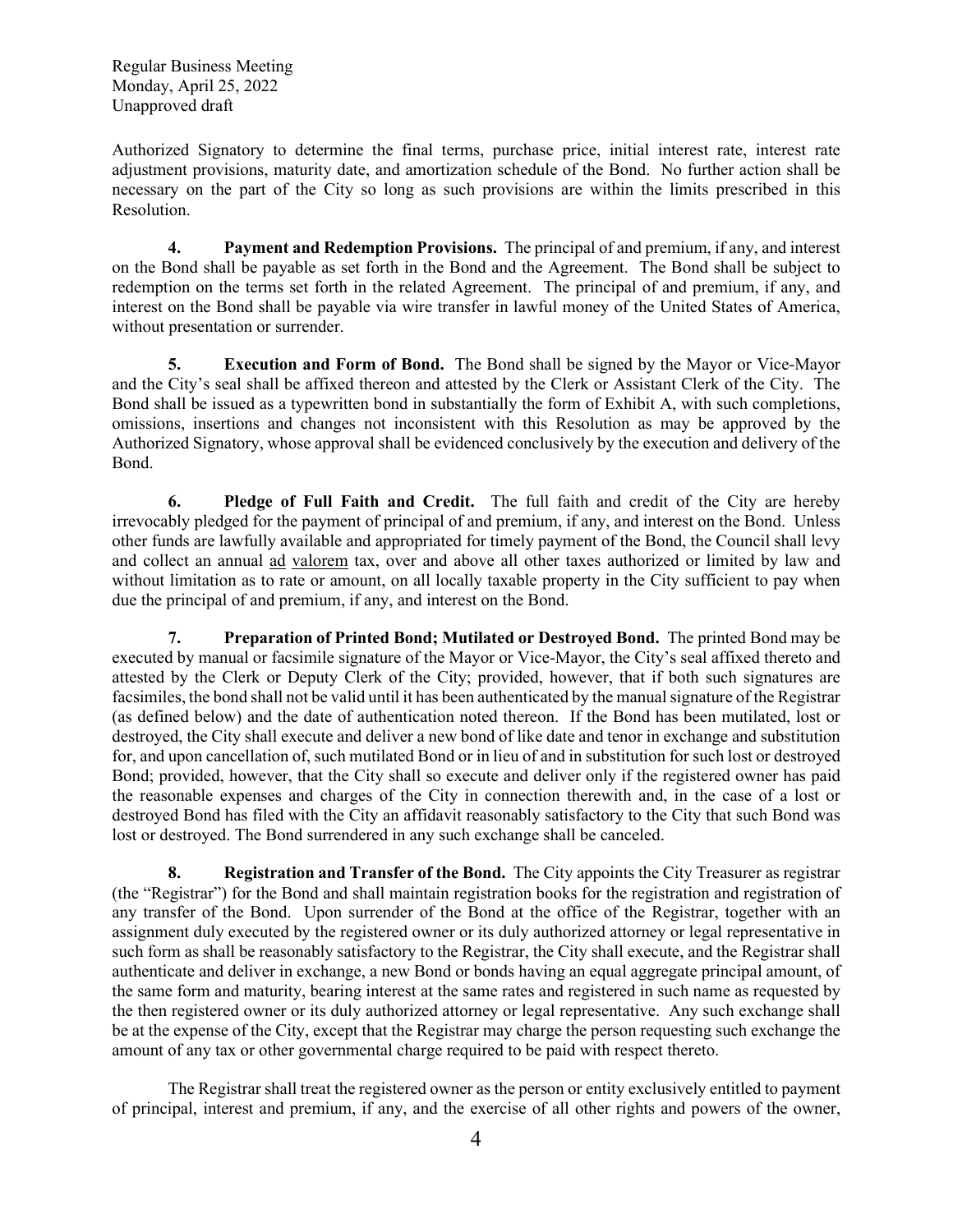except that regular installments shall be paid to the person or entity shown as owner on the registration books on the fifteenth day of the month preceding each payment date.

**9. Delivery of Bond.** The Mayor or Vice-Mayor and Clerk of the City are authorized and directed to take all proper steps to have the Bond prepared and executed in accordance with its terms and to deliver it to the Lender thereof as set forth in the Agreement.

**10. Tax Provisions.** The City covenants that it shall not take or omit to take any action the taking or omission of which will cause the Bond to be an "arbitrage bond" within the meaning of Section 148 of the Internal Revenue Code of 1986, as amended, and regulations issued pursuant thereto (the "Code"), or otherwise cause interest on the Bond to be includable in the gross income of the registered owner thereof under existing law. Without limiting the generality of the foregoing, the City shall comply with any provision of law that may require the City at any time to rebate to the United States any part of the earnings derived from the investment of the gross proceeds of the Bond, unless the City receives an opinion of nationally recognized bond counsel that such compliance is not required to prevent interest on the Bond from being included in the gross income for federal income tax purposes of the registered owners thereof under existing law. The City shall pay any such required rebate from legally available funds. The Authorized Signatories, either of whom may act, are authorized to execute a Tax Compliance Agreement or any related document (the "Tax Documents") on behalf of the City, setting forth the expected use and investment of the proceeds of the Bond and covenants of the City regarding compliance with provisions of the Code governing obligations the interest on which is excluded from gross income for purposes of federal income taxation. Further, the City covenants that it shall at all times conduct or cause to be conducted the use of, or the expenditure of, the proceeds from the issuance of the Bond so as not to permit more than the five percent (5%) for Nonexempt Uses, as that term is used in the Section 141 of the Code.

**11**. **Bank-Qualification Designation**. The City designates the Bond as a "qualified taxexempt obligation" for the purpose of Section 265(b)(3) of the Code. The City represents and covenants as follows:

(a) The City will in no event designate more than \$10,000,000 of obligations as qualified taxexempt obligations in calendar year 2022, including the Bond, for the purpose of such Section 265(b)(3);

(b) The City, all its "subordinate entities," within the meaning of such Section 265(b)(3), and all entities which issue tax-exempt obligations on behalf of the City and its subordinate entities have not authorized, in the aggregate, more than \$10,000,000 of tax- exempt obligations to be issued in calendar year 2022 (not including "private activity bonds," within the meaning of Section 141 of the Code, other than "qualified  $501(c)(3)$  bonds," within the meaning of Section 145 of the Code), including the Bond;

(c) Barring circumstances unforeseen as of the date of delivery of the Bond, the City will not issue tax-exempt obligations itself or approve the issuance of tax-exempt obligations of any of such other entities if the issuance of such tax-exempt obligations would, when aggregated with all other tax-exempt obligations theretofore issued by the City and such other entities in calendar year 2022, result in the City and such other entities having issued a total of more than \$10,000,000 of tax-exempt obligations in calendar year 2022 (not including private activity bonds other than qualified  $50I(c)(3)$  bonds), including the Bond; and

(d) The City has no reason to believe that the City and such other entities will issue tax-exempt obligations in calendar year 2022 in an aggregate amount that will exceed such \$10,000,000 limit;

provided, however, that if the City receives an opinion of nationally recognized bond counsel that compliance with any covenant set forth in (a) or (c) above is not required for the Bond to be a qualified taxexempt obligation, the City need not comply with such covenant.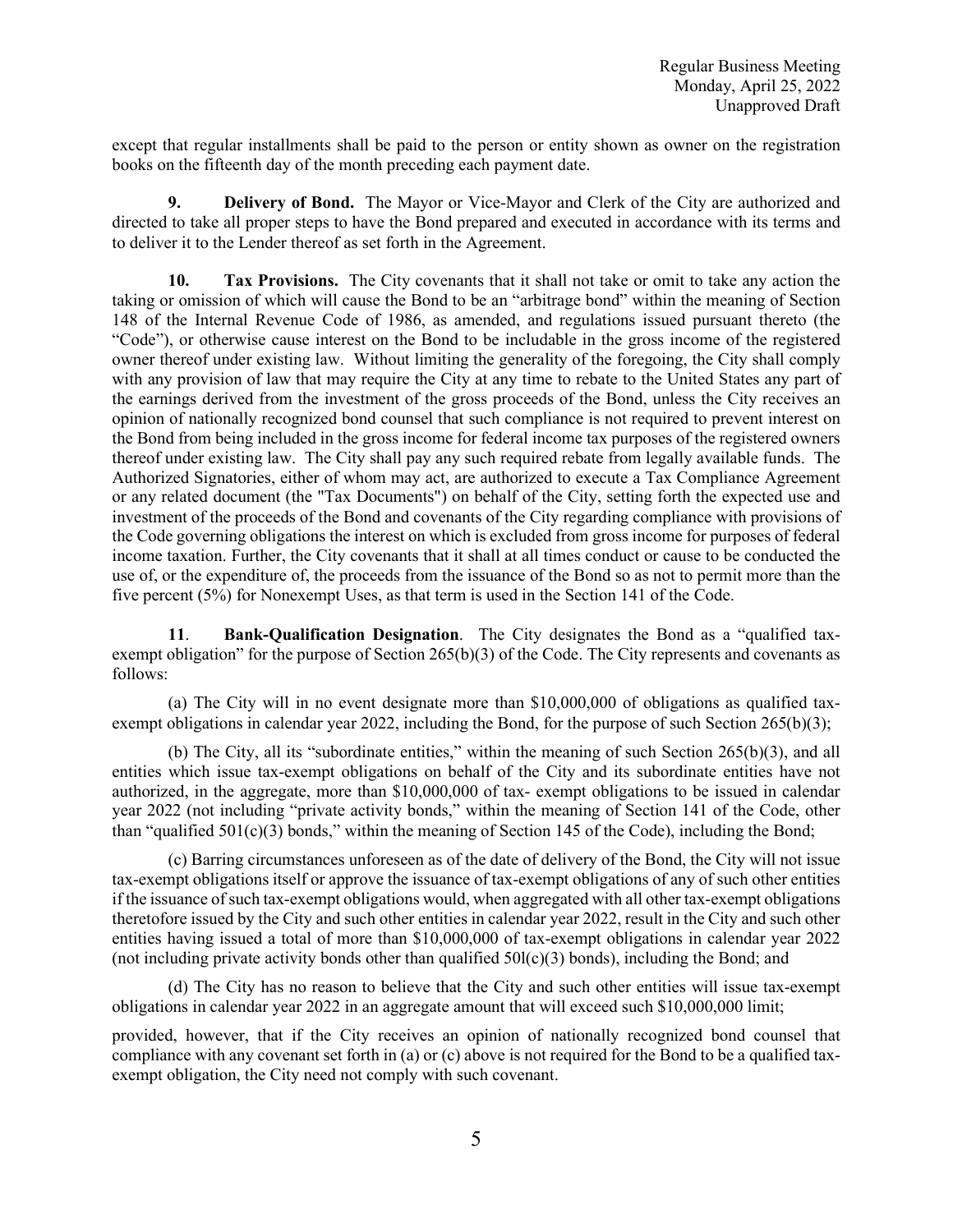**12**. **Tax and Other Documents**. Each of the Authorized Signatories are authorized and directed to execute and deliver an IRS Form 8038-G in a form approved by such officers and the City's bond counsel.

**13. Limitation of Liability of Officials of City**. No covenant, condition or agreement contained herein shall be deemed to be a covenant, agreement or obligation of an officer, employee, member of Council, or agent of the City in his or her individual capacity, and no officer of the City or member of Council executing the Bond shall be liable personally on the Bond or be subject to any personal liability or accountability by reason of the issuance thereof. No officer, employee or agent of the City shall incur any personal liability with respect to any other action taken by him or her pursuant to this resolution provided he or she acts in good faith.

**14. Other Actions.** All other actions of officials of the City in conformity with the purposes and intent of this Resolution and the Agreement and in furtherance of the issuance and sale of the Bond are ratified, approved and confirmed. The officials of the City are authorized and directed to execute and deliver on behalf of the City such agreements and other instruments, documents or certificates, and to do and perform such things and acts, as they shall deem necessary or appropriate to carry out the transactions authorized by this Resolution or contemplated by the Bond or the Agreement, and all of the foregoing, previously done or performed by such officers of the City, are in all respects approved, ratified and confirmed.

**15. Headings.** Any headings in this resolution are solely for convenience of reference and shall not constitute a part of the resolution nor shall they affect its meaning, construction or effect.

**16. Constitutional Authority and Severability.** The Bond shall be issued under the provisions of Article VII, Section 10(a) of the Constitution of Virginia. The principal of and interest on the Bond shall be payable from ad valorem taxes to be levied without limitation as to rate or amount on all property in the City subject to taxation, to the extent other funds of the City are not lawfully available and appropriated for such purpose. If any court of competent jurisdiction shall hold any provision of this Resolution to be invalid and unenforceable, such holding shall not invalidate any other provision hereof.

**17. Filing of Resolution.** The Authorized Signatory and Clerk to the City are authorized and directed to see to the prompt filing of a certified copy of this Resolution in the Circuit Court having jurisdiction over the City, in accordance with Sections 15.2-2607 and 15.2-2627 of the Public Finance Act.

**18. Effective Date.** This Resolution shall take effect immediately.

Adopted: April 25, 2022.

Mayor of the City of Waynesboro, Virginia

 $\mathcal{L}_\text{max}$  , where  $\mathcal{L}_\text{max}$  and  $\mathcal{L}_\text{max}$  and  $\mathcal{L}_\text{max}$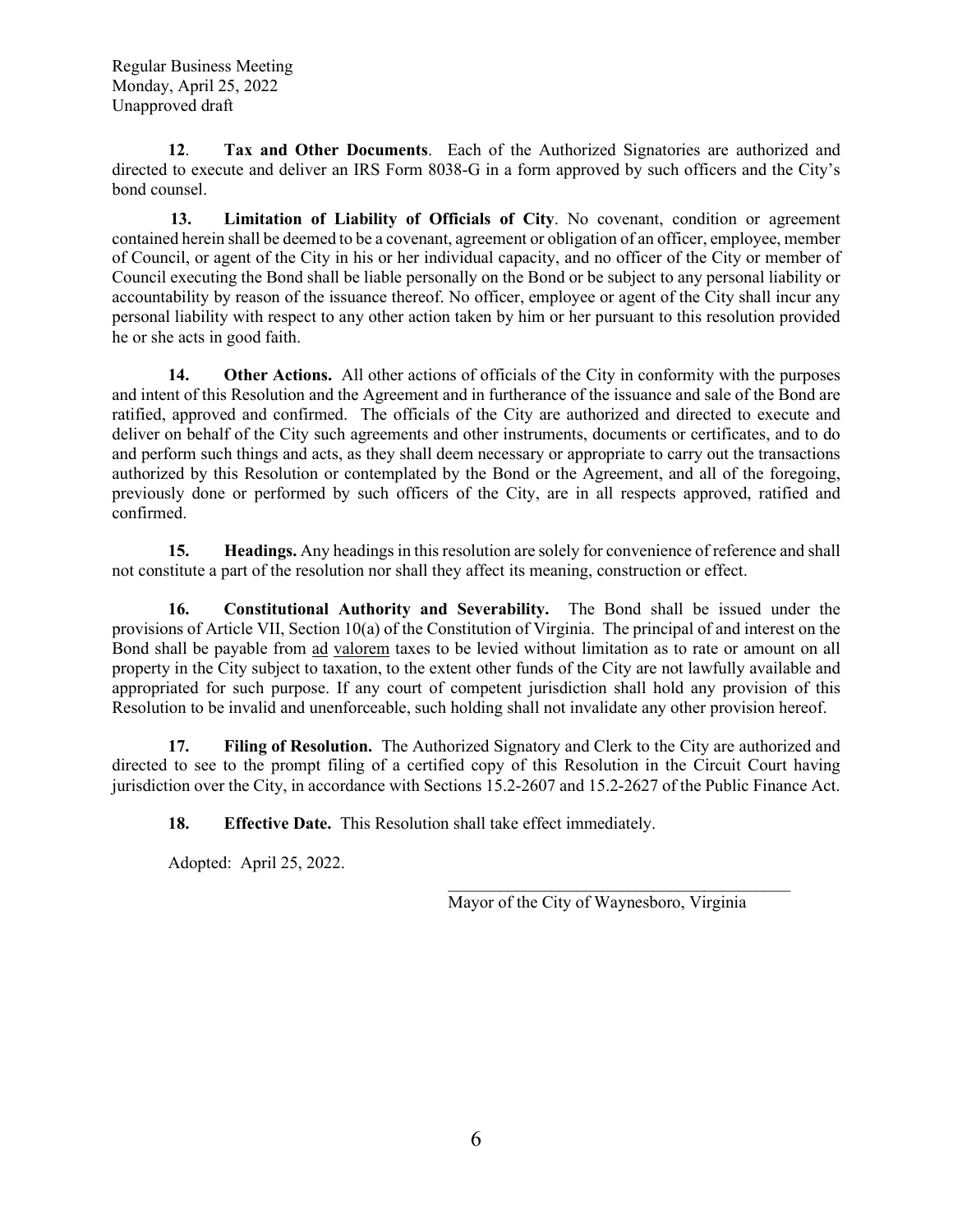#### **EXHIBIT A**

#### **(Form of Bond)**

# *Interest on this bond is intended by the issuer hereof to be exempt from gross income for federal income tax purposes.*

#### **REGISTERED DATED DATE: May 5, 2022**

#### **R-1 MATURITY DATE: February 1, 2031**

#### **UNITED STATES OF AMERICA**

#### **COMMONWEALTH OF VIRGINIA**

#### **CITY OF WAYNESBORO \$\_\_\_\_\_\_\_\_\_,000 GENERAL OBLIGATION REFUNDING BOND SERIES 2022**

**THE CITY OF WAYNESBORO, VIRGINIA** (the "City"), for value received, acknowledges itself indebted and promises to pay to **BLUE RIDGE BANK** together with its successors, assigns or legal representative **(THE "LENDER")**, the principal amount of:

# **THOUSAND DOLLARS (\$\_\_\_\_\_\_\_,000)**

on or before February 1, 2031, together with interest on the outstanding principal amount of this Bond at a rate of 2.35% per year, calculated on the basis of a 360-day year of twelve 30-day months, subject to adjustment as provided herein and in the Bond Purchase and Loan Agreement dated as of May 1, 2022 (the "Agreement"). Interest on this Bond shall be payable in semi-annual installments. Principal shall be payable in the amounts and on the dates set forth in Schedule I attached hereto which is incorporated herein by this reference. Accrued and unpaid interest on this Bond shall be payable on each principal payment date.

If any installment of principal of and interest on this Bond is not paid to the registered owner of this Bond on its due date, the City shall pay to the registered owner a late payment charge in an amount equal to five percent (5.00%) of the overdue installment. Principal and other sums hereunder are payable in lawful money of the United States.

Subject to the provisions of the Agreement, between the Lender and the City, so long as this Bond is held by the Lender or its registered assigns or legal representative, principal and interest are payable (without presentation or surrender) by wire transfer, automated clearing house, check or draft sent to the registered owner of this Bond at the address that appears on the registration books kept by the Treasurer of the City, who has been appointed registrar and paying agent, or any successor Lender or trust company (the "Registrar"). Principal of and premium, if any, and interest on this Bond shall be payable in lawful money of the United States of America. In case any payment date on this Bond shall not be a Business Day (as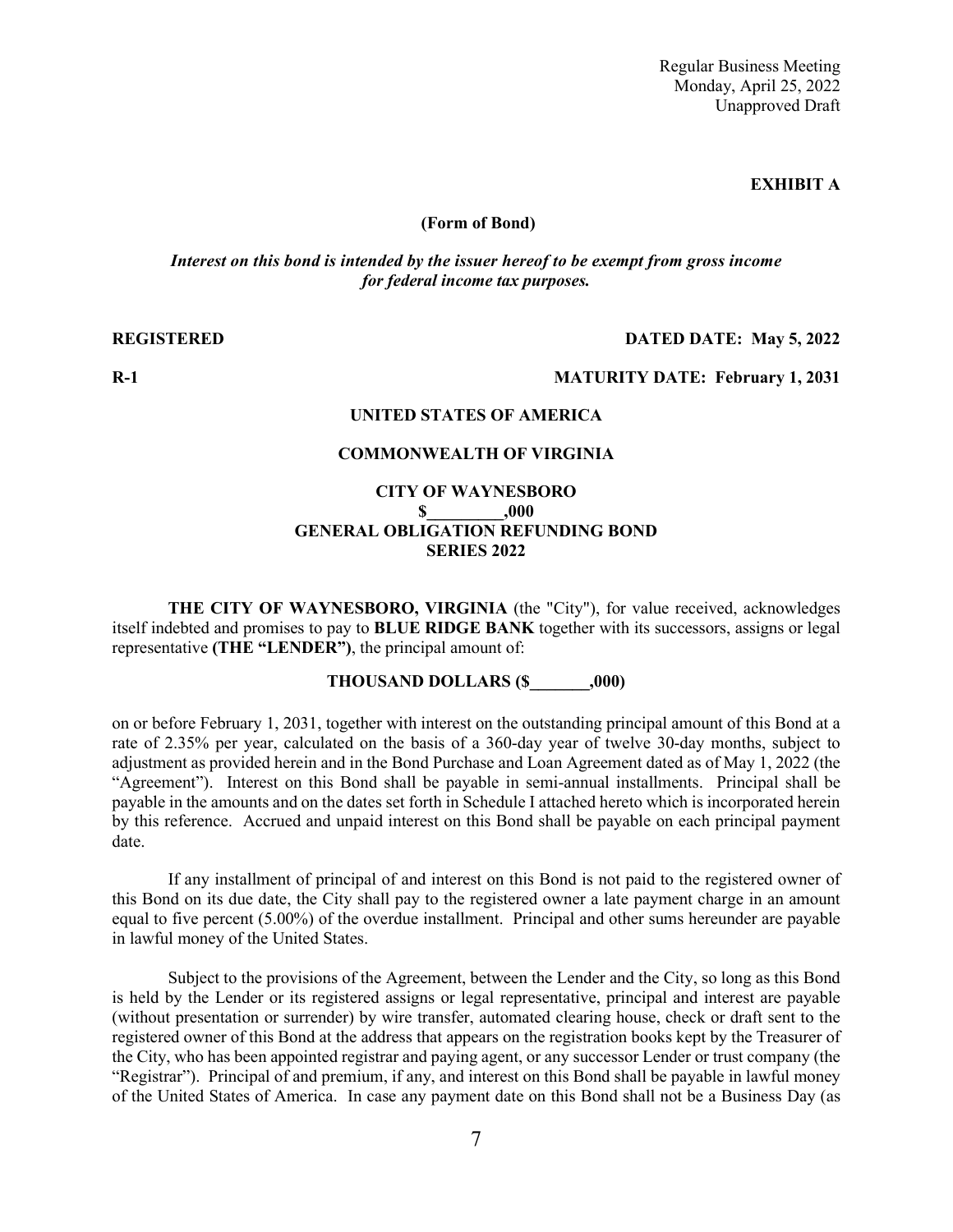defined below), then payment of principal, premium, if any, and interest need not be made on such date, but may be made on the next succeeding Business Day, and, if made on such next succeeding Business Day, no additional interest shall accrue for the period after such payment date. "Business Day" means any Monday, Tuesday, Wednesday, Thursday or Friday on which commercial banking institutions generally are open for business in New York and Virginia. If an Event of Default has occurred and is continuing under the Agreement, the unpaid principal amount of this Bond shall bear interest at the rate of nine percent (9.00%) per annum or the maximum rate permitted under applicable law, whichever is less.

This Bond has been authorized by a resolution adopted by the Council of the City on April 25, 2022 (the "Bond Resolution") and is issued pursuant to the Constitution and the Public Finance Act of 1991 of the Commonwealth of Virginia, and the Agreement. Proceeds of this Bond will be used to provide funds to (a) refinance the outstanding portion of the City's \$1,370,000 General Obligation Bond, Series 2010A, and the City's \$1,925,000 General Obligation Bond, Series 2010B (b) pay the issuance and financing costs incurred in issuing this Bond.

The full faith and credit of the City are irrevocably pledged for the payment of principal of and interest and premium, if any, on this Bond and the performance of the City's obligations under the Agreement. Unless other funds are lawfully available and appropriated for timely payment of this Bond, the Council of the City shall levy and collect an annual ad valorem tax, over and above all other taxes authorized or limited by law and without limitation as to rate or amount, on all locally taxable property in the City sufficient to pay when due the principal of and interest and premium, if any, on this Bond.

The Bond is designated by the City as a qualified tax-exempt obligation under Section  $265(b)(3)(B)$ of the Internal Revenue Code of 1986, as amended (the "Code"). Qualified tax-exempt obligations are commonly referred to as "bank qualified bonds." The City covenants and agrees that it will comply with the exception to the provisions of Section 265 of the Code in order that the Bond may qualify as a qualified tax-exempt obligation.

Notwithstanding anything in this Bond to the contrary, in addition to the payments of the principal, premium, if any, and interest provided for by this Bond, the City shall also pay such additional amounts, if any, which may be necessary to provide for payment in full of all amounts due under the Agreement.

This Bond may be redeemed at the option of the City upon the terms and conditions set forth in the Agreement. Capitalized terms used herein and not defined shall have the meaning as set forth in the Agreement.

Transfer of this Bond may be registered upon the registration books of the Bond Registrar. The Registrar shall treat the registered owner as the person exclusively entitled to payment of principal, premium, if any, and interest on this Bond and the exercise of all other rights and powers of the owner; provided that the regular installment payments of principal and interest shall be made to the person shown as the owner on the fifteenth day of the month preceding each payment date.

The holder of this Bond shall not be required to present or surrender this Bond as a condition of receiving payment due hereunder.

All acts, conditions and things required by the Constitution and statutes of the Commonwealth of Virginia to happen, exist or to be performed precedent to and in the issuance of this Bond have happened, exist and have been performed, and this Bond, together with all other indebtedness of the City, is within every debt and other limitation prescribed by the Constitution and statutes of the Commonwealth of Virginia.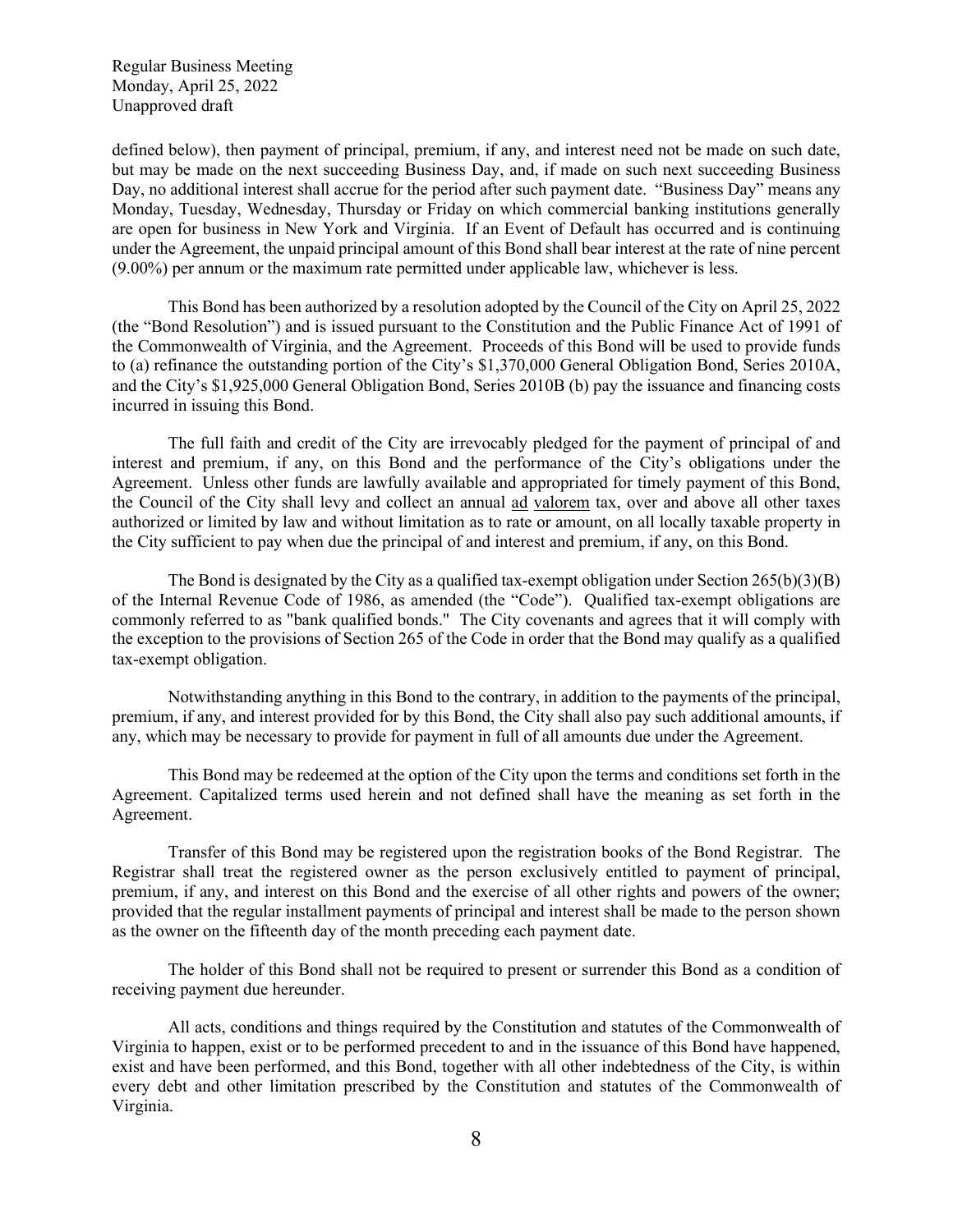**IN WITNESS WHEREOF**, the City has caused this Bond to be signed by its Mayor and the seal of the City to be affixed hereto and attested by the Clerk of the City, and this bond to be dated the date first above written.

 $(SEAL)$ 

Mayor of the City of Waynesboro, Virginia

**ATTEST:**

 $\overline{\phantom{a}}$  , and the set of the set of the set of the set of the set of the set of the set of the set of the set of the set of the set of the set of the set of the set of the set of the set of the set of the set of the s Clerk of the City of Waynesboro, Virginia

**SCHEDULE I** 

#### **CITY OF WAYNESBORO GENERAL OBLIGATION REFUNDING BOND SERIES 2022**

[to be completed at closing]

\*\*\*\*\*\*\*\*\*\*

# **PUBLIC HEARING – APPROPRIATION ORDINANCES, IN THE AMOUNT OF \$2,490,290 PROVIDING SUFFICIENT FUNDS FOR THE CONSTRUCTION OF "SUNSET PARK LOCATED AT THE FORMER LANDFILL OFF OF 6TH STREET:**

The Parks and Recreation Director made a presentation reviewing the plans for the construction of Sunset Park, located on the former city landfill (*see April 11, 2022 meeting minutes for presentation*). Council member Hostetter asked about a buffer between neighbors and the proposed biking and hiking trails, and he was told that a full report is pending but the trails are designed to remain on city property and will be marked accordingly. Council member Allen questioned how security would be managed, and he was told that gates will be closed after sunset and there will signage alerting visitors to the park curfew.

The public hearing was opened at 7:24 p.m.

The following citizens spoke in favor of funding the park with the American Rescue Plan Act Funds (ARPA): Kevin Chisnell, Waynesboro Randall Wolf, Stuarts Draft David Hennell, Waynesboro Robbie Kuykendall, Waynesboro Mark Russell, Staunton Len Poulin, Lyndhurst Chris Hamilton, Harrisonburg Peter Devries, Afton Ryan Fitzgerald, Waynesboro Mary Glass, Waynesboro David Robinett, Glenn Allen Peter Van Acker, Waynesboro Matt Hopewell, Fisherville Bill Albertson, Augusta County Kyle Lawrence, Shenandoah Valley Bicycle Coalition Aaron Warr, Stuarts Draft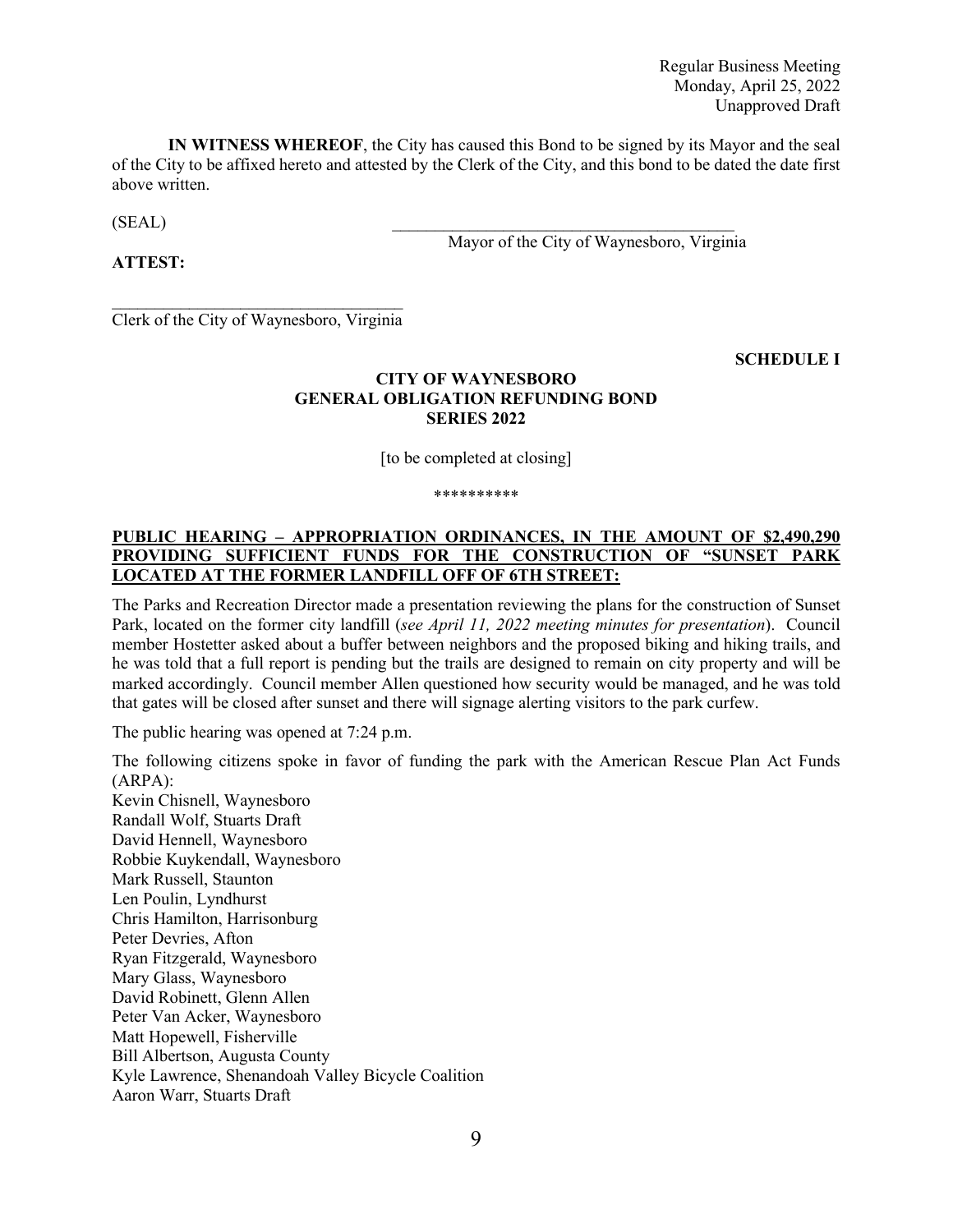Bart Lanman, Waynesboro Jeff Fife, Waynesboro Sharon van Name, Waynesboro Terry Ward, Waynesboro Britney Podivchny, Waynesboro Jeremy Sloat, Waynesboro David Verde, Staunton

The following citizen spoke against funding the park with the American Rescue Plan Act Funds (ARPA): Craig Scott, Waynesboro Valerie Hancock, Waynesboro Deane Dozier, Waynesboro Forest Jones, Waynesboro Curt Lilly, Waynesboro Phil Klann, Waynesboro Jerry Wilson, Waynesboro Peter Wong, Waynesboro Herman Wells, Waynesboro Mary Wilson, Waynesboro Sheryl Carey, Waynesboro David Carey, Waynesboro Chanda McGuffin, Waynesboro Danny Ledford, Waynesboro Andrea Jackson, Waynesboro Jess Hancock, address unknown Sharon Fitz, Waynesboro Christopher Leavel, Waynesboro

Jim Wood, Waynesboro

The public hearing was closed at 9:21 p.m. The three ordinances under consideration were introduced and seconded at the April 11, 2022 meeting. Council members provided brief remarks before the vote was taken:

Council member Allen stated his support for the park but not with the current economic times and the need for more police officers and more appropriate uses for the money at this time.

Vice Mayor Williams stated that the revenue the park will generate is unknown as well as the cost to maintain the park. Because the city has until 2024 to commit the funds and until 2026 to spend them, the city has time to consider how to spend it. It is not an appropriate use for ARPA funding. She supports the park using a different funding source.

Council member Hostetter stated American Rescue Act funds are designed to help work through a pandemic and help communities recover. Sunset Park will provide health benefits, and he feels it is an appropriate use for the funds.

Council member Short stated the park will provide additional income for the city, be competitive with other localities, and he supports the investment for Sunset Park.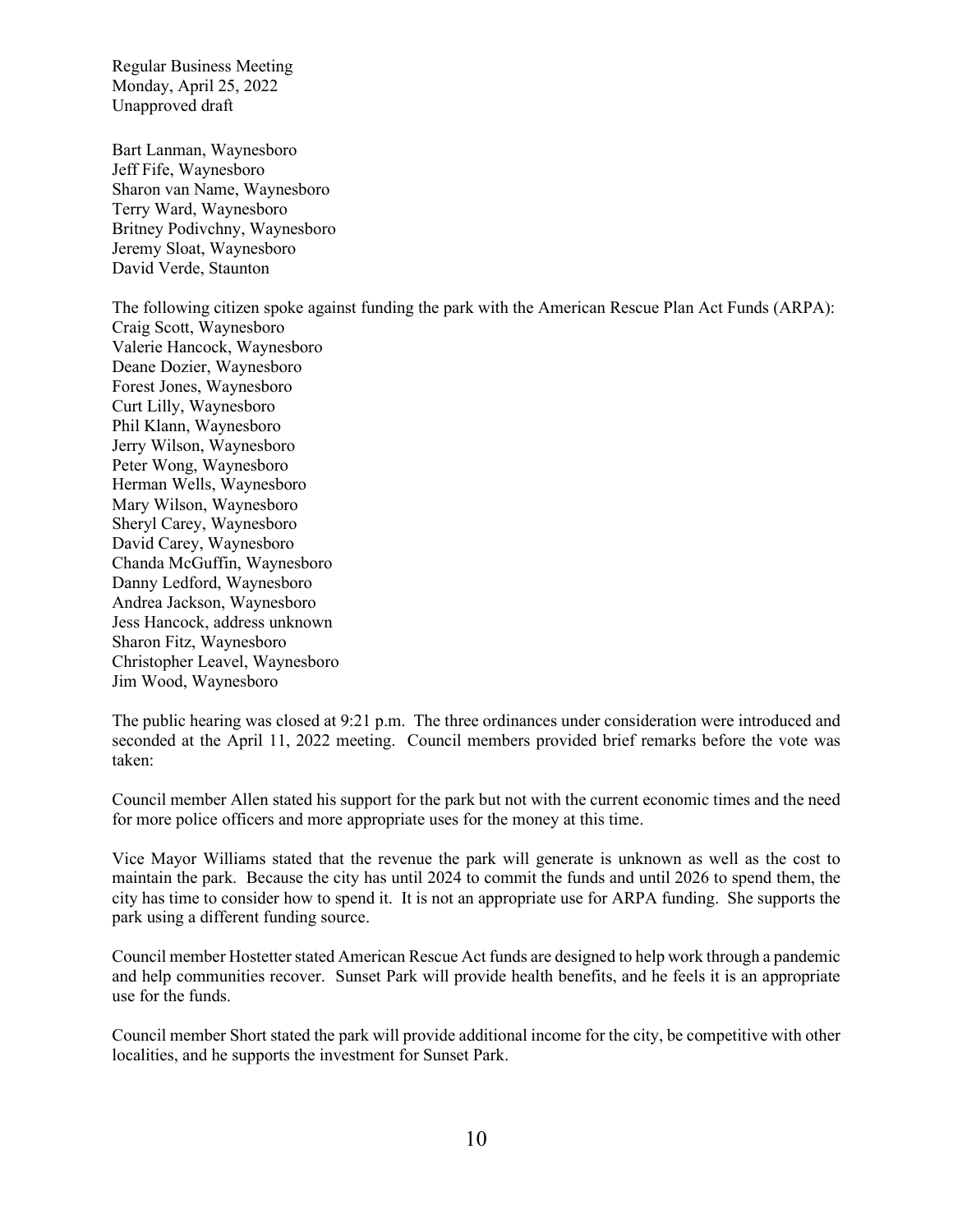Mayor Henderson stated that COVID funds cannot provide pay raises as there would be no money to support the salaries in the following years.

With no further comments from Council, the following ordinances were adopted 3-2:

| <b>Mayor Henderson</b>     | Ave | <b>Council member Allen</b>     | <b>Nay</b> |
|----------------------------|-----|---------------------------------|------------|
| <b>Vice Mayor Williams</b> | Nav | <b>Council member Short</b>     | Ave        |
|                            |     | <b>Council member Hostetter</b> | Aye        |

- a. Appropriating \$125,690 in General Fund Assigned Fund Balance to the CIP Fund. **(2022-22)**
- b. Appropriating \$350,000 in Categorical Aid-VDOT to the CIP Fund. **(2022-23)**
- c. Appropriating \$2,014,600 in American Rescue Plan Act funds (ARPA) to the CIP Fund. **(2022-24)**

\*\*\*\*\*\*\*\*\*\*

A ten-minute break was taken at 9:35 p.m.

#### \*\*\*\*\*\*\*\*\*\*

#### **WAYNESBORO'S COMPLIANCE REPORTS AND SUMMARIES**

The Assistant City Manager-Finance summarized the three reports provided to Council that were part of the Comprehensive Annual Financial Report (CAFR), including a "Report on Internal Controls Over Financial Reporting and on Compliance and Other Matters Based on an Audit of Financial Statements Performed in Accordance with Government Auditing Standards", a "Report on Compliance for Each Major Federal Program and on Internal Control over compliance Required by the Uniform Guidance", and a single audit on the Coronavirus Aid, Relief, and Economic Security Act (CARES) funds.

#### \*\*\*\*\*\*\*\*\*\*

# **FINAL PRESENTATION OF THE CITY MANAGER'S RECOMMENDED FISCAL YEAR 2023 BUDGET**

The Assistant City Manager-Finance summarized the City Manager's recommended fiscal year 2023 budget, including:

Real Estate Tax – No change (\$.90 per \$100) Personal Property Tax - Business – No change (\$3.25) Machinery and Tools – No change (\$3.25) Motor Vehicles - \$.50 decrease (\$2.75) Base expenditure changes including: Compensation and benefits (\$1,178,000) Schools increase (\$770,000) Additional street maintenance funding (\$175,000) Increased contribution to First Aid Crew (\$70,000) Base revenue changes: Sales and meals tax (\$1,140,000) Personal property (\$500,000) Real estate (\$350,000) Street maintenance (\$188,000) Enterprise Fund rates: 3.0% proposed increase in water rates No proposed increase in sewer rates Stormwater Utility fee increase Refuse collection rate increase \$1.50 per month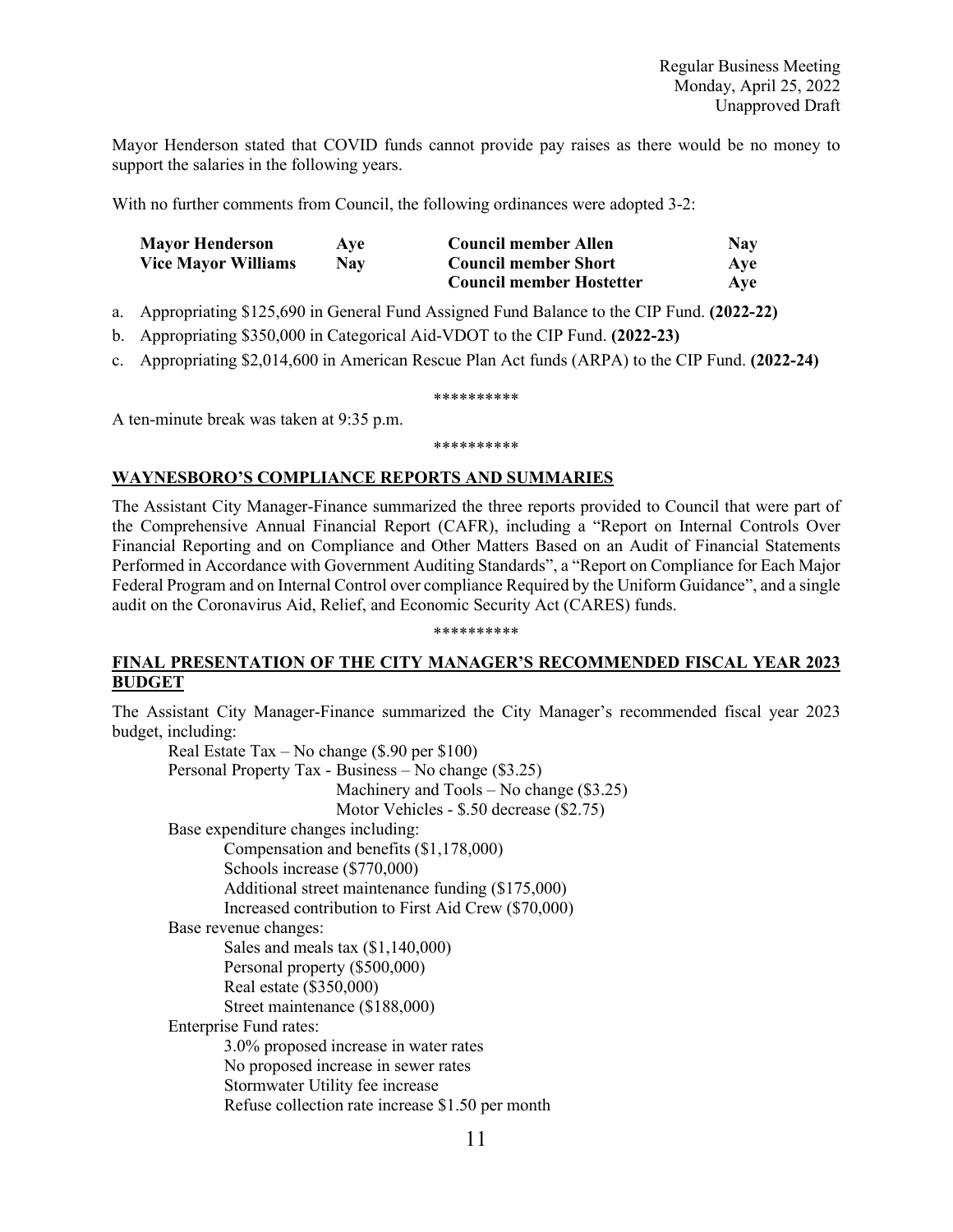#### \*\*\*\*\*\*\*\*\*\*

#### **PUBLIC HEARING - TAXES FOR CALENDAR YEAR 2022**

The public hearing to receive public comment on the proposed tax rate increase was opened at 9:53 p.m.

*Craig Scott, Waynesboro*: suggested finding alternative funding sources to maintain Sunset Park and other parks, would help improve the quality of life, repurpose existing buildings and help lower the crime rate.

*Andrea Jackson, Waynesboro*: opposed to increasing the water rate because the rates are progressively getting higher and the ARPA funds could have been used to prevent the increase.

Council member Allen moved to extend the council meeting past the 10:00 p.m. curfew. Having been seconded and with no objections, the motion was adopted 5:0 on a roll call vote:

| Mayor Henderson Aye     | Council member Allen         | Aye |
|-------------------------|------------------------------|-----|
| Vice Mayor Williams Aye | Council member Short         | Aye |
|                         | Council member Hostetter Aye |     |

The public hearing was closed at 10:02 p.m. Council member Short moved to introduce an ordinance **IMPOSING TAXES FOR THE CALENDAR YEAR 2022 ON PROPERTY AND PERSONS, FOR THE PAYMENT OF INTEREST ON THE CITY DEBT, FOR THE SUPPORT OF THE CITY GOVERNMENT, FOR THE MAINTENANCE OF THE PUBLIC SCHOOLS, AND FOR OTHER EXPENSES, PROVIDING FOR THE ASSESSMENT OF PERSONS AND PROPERTY, FOR THE COLLECTION OF TAXES, REVENUES, ASSESSMENTS, AND IMPOSING PENALTIES FOR THE FAILURE TO COMPLY WITH THE PROVISIONS HEREOF**. Having been seconded and with no objections, the ordinance will be considered for adoption at the May 9, 2022 regular business meeting.

#### \*\*\*\*\*\*\*\*\*\*

# **PUBLIC HEARING - AMENDING SECTIONS 30-58(H)(3)(A) AND (B), 66-3(C), 86-28, AND 86- 139(B) AND (F) OF THE CODE OF THE CITY OF WAYNESBORO (UTILITES)**

The public hearing was opened at 10:05 p.m.

*Craig Scott, Waynesboro*: stated that utilities can be run economically and cleaner, and he asked Council to seek consultation and bids with vendors with good track records to provide those utilities more efficiently than what is done currently, including privatization.

The public hearing was closed at 10:07 p.m. Council member Hostetter moved to introduce an ordinance **AMENDING SECTIONS 30-58(h)(3)(a) and (b), 66-3(c), 86-28, and 86-139(b)** and **(f) OF THE CITY CODE OF THE CITY OF WAYNESBORO, VIRGINIA TO UPDATE STORMWATER UTILITY SERVICE CHARGES, REFUSE SERVICE CHARGES, WATER UTILITY SERVICE CHARGES, AND WASTEWATER UTILITY SERVICE CHARGES AND RATES AS HEREIN SPECIFIED.** Having been seconded and with no objections, the ordinance will be considered for adoption at the May 9, 2022 regular business meeting.

\*\*\*\*\*\*\*\*\*\*